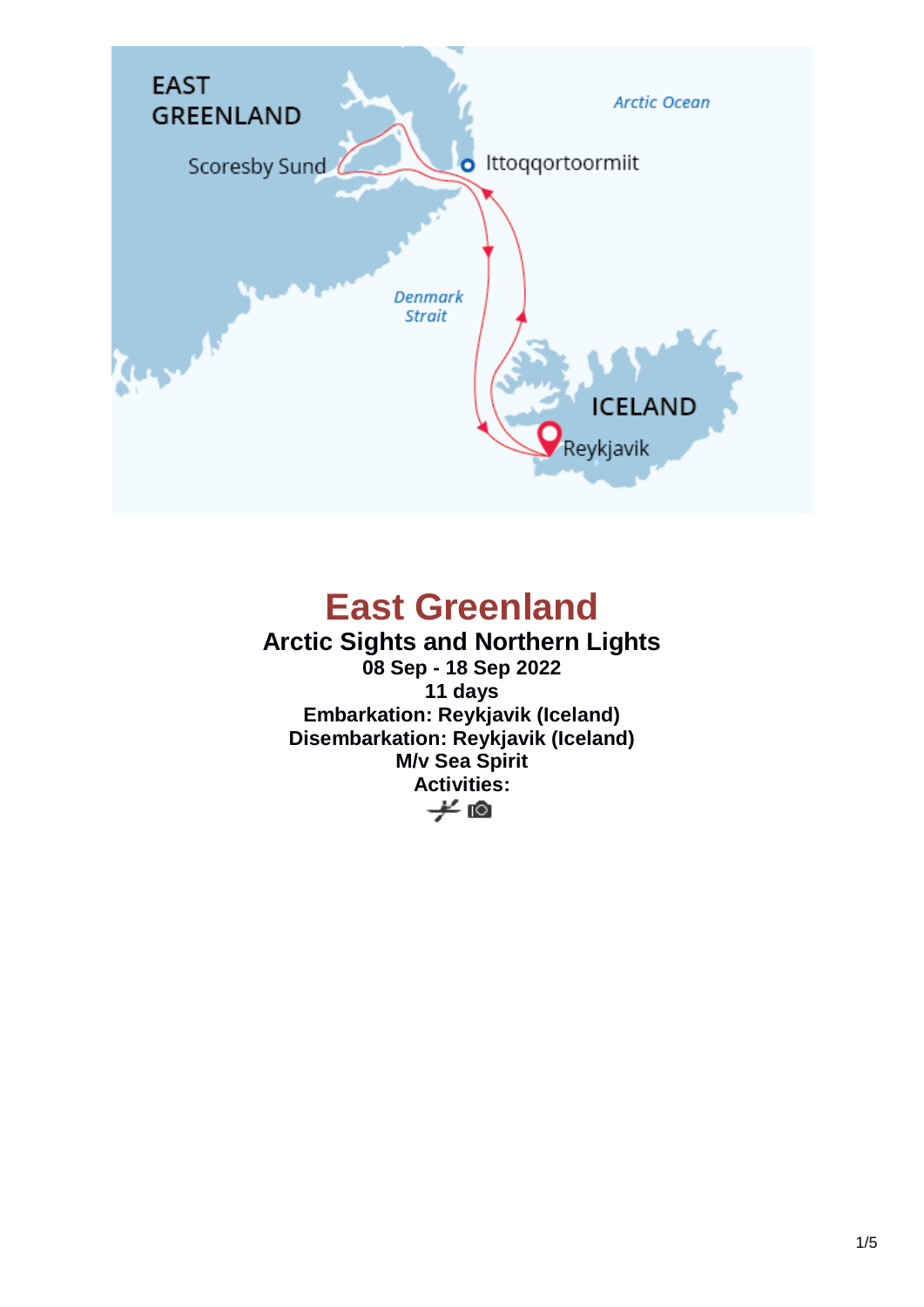### **Itinerary**



#### **Day 1: Arrival in Reykjavík, Iceland (hotel night)**

Welcome to Reykjavík, the capital of Iceland and starting point of Arctic expedition! The drive from the Keflavik International Airport to the center takes around 45 minutes by airport shuttle or taxi. After checking into hotel, which has been arranged by us and is included in the price of the itine you will be free to explore this attractive, friendly and quintessentially Nordic

For an excellent overview of Iceland's history and culture, recommend starting at the superb National Museum and Culture House. Yo also want to visit the iconic Hallgrímskirkja church, Reykjavík's most far landmark. For those interested in natural history, we recommend the Whal Iceland museum, which houses full-sized models of the 23 species of v found around Iceland. For dinner, Reykjavík offers countless options for authentic Icelandic meal.



possible to encounter our first whales.

#### **Day 2: Welcome Aboard!**

After breakfast at your hotel, the morning is yours to enjoy Reykjavík. Ta leisurely stroll through a peaceful garden or a relaxing soak in a thermal Nature lovers will appreciate the abundant birdlife at Tjörnin, a placid lake i heart of the city. You can also take advantage of shopping for souvenirs or s last-minute necessities such as cold-weather gear. Just remember, you will receive your very own parka to keep and waterproof boots to borrow on board the ship.

In the afternoon, you will be transferred to the pier where we will wa welcome you aboard the deluxe expedition vessel M/V Sea Spirit. Get settl your spacious suite and explore the ship that will be your comfortable h during the extraordinary adventure to come. After getting underway, a schedule of events kicks off with informative briefings and introductions your expedition staff. After the first of many delicious dinners on board, ste lonto the open decks to admire the views as we sail through Faxaflói, where



#### **Day 3: Across Denmark Strait**

As we sail north across the Denmark Strait to East Greenland, we celebrate crossing of the Arctic Circle. We keep a continuous lookout for great whales flocks of seabirds feeding in the productive waters near the sharp rist Greenland's continental shelf. After nightfall, we have our first of r opportunities to see the aurora borealis overhead.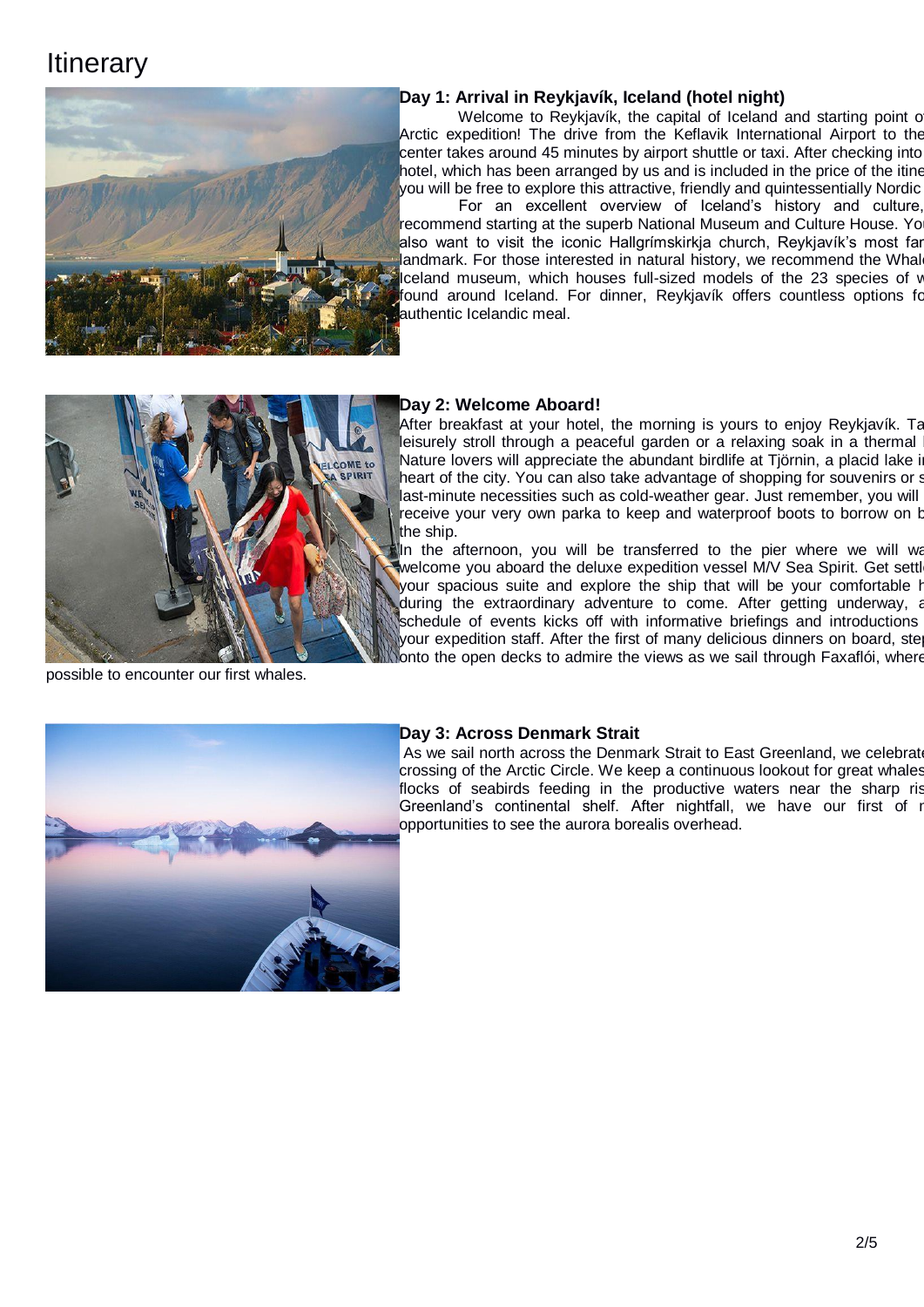

#### **Day 4-8: Scoresby Sund, East Greenland**

The itinerary for this part of our voyage focuses on the spectacular fjords,  $\alpha$ and islands of Scoresby Sund, also known as Kangertittivaq in the Greenla language. This area contains some of the world's most impressive scenery Greenland's best wildlife viewing. As with any true polar expedition, our  $\epsilon$ schedule and route will be shaped by weather and ice. At this late stage of season, we expect our explorations will be minimally affected by sea However, we will be alert for icebergs from surging glaciers, which can pre interesting navigational challenges. Our experienced captain and exped leader will continually adjust plans as conditions and opportunities warrant in wild and remote corner of the Arctic.

Scoresby Sund is one of the longest and most visually stunning fjord syster the world. Almost totally devoid of human habitation, it is also one of the pristine natural environments on Earth. In this epic wilderness, the force nature have shaped a landscape of incomparable grandeur. Deep fjords

narrow passages are framed by sheer rock walls up to 2,000 meters high. Colossal icebergs—calved by immense glaciers sculpted by wind and water into fantastic shapes—drift throughout the intricate fjord system in striking contrast to sparkling waters and polychromatic mountains capped with fresh snow. From verdant coastal plains to ice-clad peaks all the way to glaciated heart of Greenland, a trip through Scoresby Sund sets a new standard for "scenic".

Our area of exploration includes part of Northeast Greenland National Park, the largest and most northerly national park in world. This vast Arctic landscape is a paradise for hikers who appreciate astounding views of untouched tundra wilderness. Ad hillsides emblazoned with autumnal red and yellow, a flash of white reveals the flight of a snowy owl or a startled mountain Tufts of the finest fleece ensnared in polar willows underfoot point the way to a nearby herd of shaggy musk oxen. You may hear crack of horns colliding as bulls engage in fearsome battles of strength. Boreal fowl of every description are preparing to mi south with their newly fledged chicks. All throughout the waterways of Scoresby Sund, we are on constant watch for polar bears other marine mammals, including a variety of seals, walrus and narwhal, which can be spotted at any time.

Ancient Thule archeological sites remind us of humankind's age-old relationship with this austere yet life-sustaining environr For a look at how this tradition has been carried forward, we plan to visit the modern Inuit village of Ittoqqortoormiit, the permanent settlement in the region and one of the most remote communities in the world. The village boasts a wonderful museum bookstore, handmade crafts for sale, a post office, and an abundance of Greenlandic sled dogs.

In September, at the equinox, day and night are given equal opportunities to astound you. As night falls, the darkening sky becomes a stage for nature's greatest celestial performance: the Northern Lights. East Greenland is one of the very best places in the  $\ell$ to view this otherworldly natural phenomenon. In addition to being at the perfect latitude for strong aurora displays, the skies a Scoresby Sund are often cleared by katabatic winds rolling down from the nearby Greenland Ice Sheet. Lights dancing from ho to horizon are mirrored in calm waters while the silhouettes of gigantic icebergs and serrated mountains add to the rom splendor of the experience.

This itinerary offers a deep dive into one of the Arctic's most scenic and soulful environments. From dawn to dusk and beyond, days will be filled with incredible shore excursions, world-class Zodiac cruising, and enough stunning scenery to fill your camera overwhelm your emotions. Hikers will live their wilderness dreams and sea kayakers will be rewarded with some of the f paddling on the planet.



#### **Day 9: Back to Iceland**

After our amazing time in Scoresby Sund, we head back across the Den Strait toward Iceland. Presentations and workshops by our expert staff, as as our range of onboard recreation facilities, ensure that this day at sea i idly spent. Seabird viewing and whale sightings can be enjoyed from panor open decks and balconies.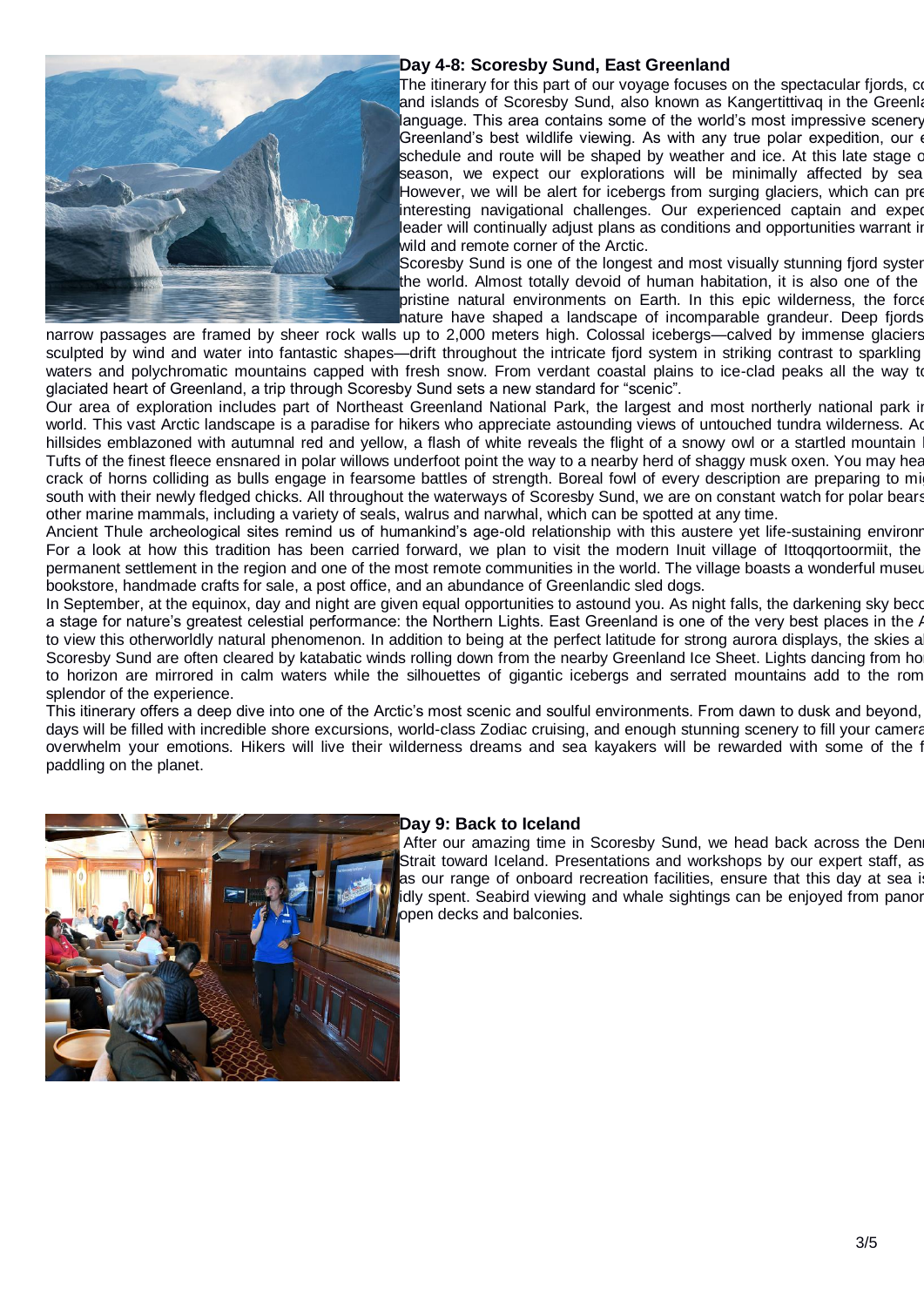

#### **Day 10: Westfjords, Iceland**

Our last expedition day is spent in the beautiful Vestfirðir (Westfjord Iceland. This remote and sparsely populated region of crenulated coastl voluminous waterfalls and rugged mountains sees only 10% of Iceland's vis Deep fjords are home to whales while estuaries abound with seals and birdli



### **Day 11: Disembarkation in Reykjavík, Iceland**

After filling up with one last buffet breakfast on board, we bid you a fond far in Reykjavík. We provide transfers to Keflavik international airport or to the center in case you plan to extend your stay in Iceland.